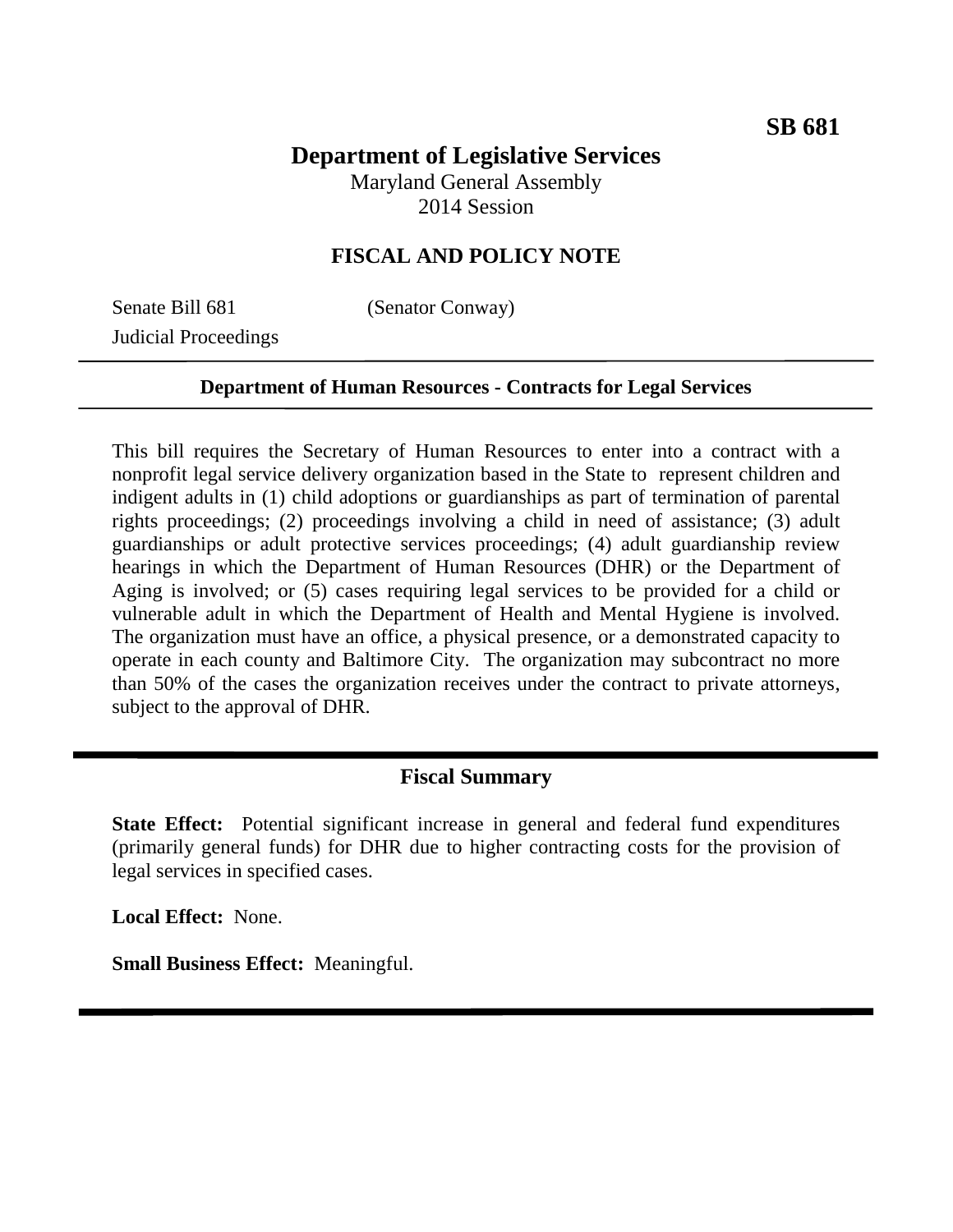#### **Analysis**

**Current Law/Background:** DHR is required to provide legal representation for children involved in Child in Need of Assistance (CINA) and termination of parental rights (TPR) proceedings. DHR must also provide legal representation for indigent adults involved in adult protective services and adult public guardianship review board proceedings statewide. The Maryland Legal Services Program (MLSP) within DHR contracts with organizations and law firms to provide the required legal counsel. Maryland Legal Aid (MLA), a nonprofit legal service delivery organization with an office, a physical presence, or a demonstrated capacity to operate in each county and Baltimore City, is one organization with which DHR contracts for services.

In August 2013, DHR brought planned new contract awards and a temporary extension of some current contracts for legal services to the Board of Public Works (BPW). The new contracts and contract extensions related to legal representation of CINA and TPR cases were denied by BPW, and the board requested a study of the procurement of legal services. The requested study is ongoing with a report expected to be submitted in 2014.

**State Expenditures:** The bill results in a potential significant increase in general and federal fund expenditures due to higher contracting costs for the provision of legal services. DHR advises that MLA is the only nonprofit organization meeting the qualifications required by the bill. DHR contracts with MLA to provide legal services in several jurisdictions, and advises that contracts with MLA represent approximately 55% of MLSP's budget for contractual services. DHR advises that in its most recent request for proposals, MLA's price bid was significantly higher than the average of all other contractors providing services. Specifically, MLA's average price bid was \$1,671 for child cases and \$1,620 for adult cases; the average price bid for all other contractors currently providing services was \$1,108 for child cases and \$592 for adult cases. The Governor's proposed fiscal 2015 budget estimates that contractors will handle 8,867 child cases and 1,908 adult cases in fiscal 2015. *For illustrative purposes only, applying the average price bid by MLA to these cases results in legal contracting costs of more than \$17.9 million annually.* The Governor's proposed fiscal 2015 budget includes \$13.1 million for contracted legal services. For every 10% increase in contracting costs, State expenditures (primarily general funds) increase by \$1.3 million.

**Small Business Effect:** To the extent that MLA uses its option to subcontract a portion of its cases to private attorneys, some law firms may receive increased business. However, law firms currently contracting with DHR to provide legal services may be negatively affected, as DHR is required to contract solely with the nonprofit organization meeting the specified criteria (MLA). DHR advises that for some of the providers, the contract with DHR is their sole source of income. If MLA elects to subcontract a portion

SB 681/ Page 2